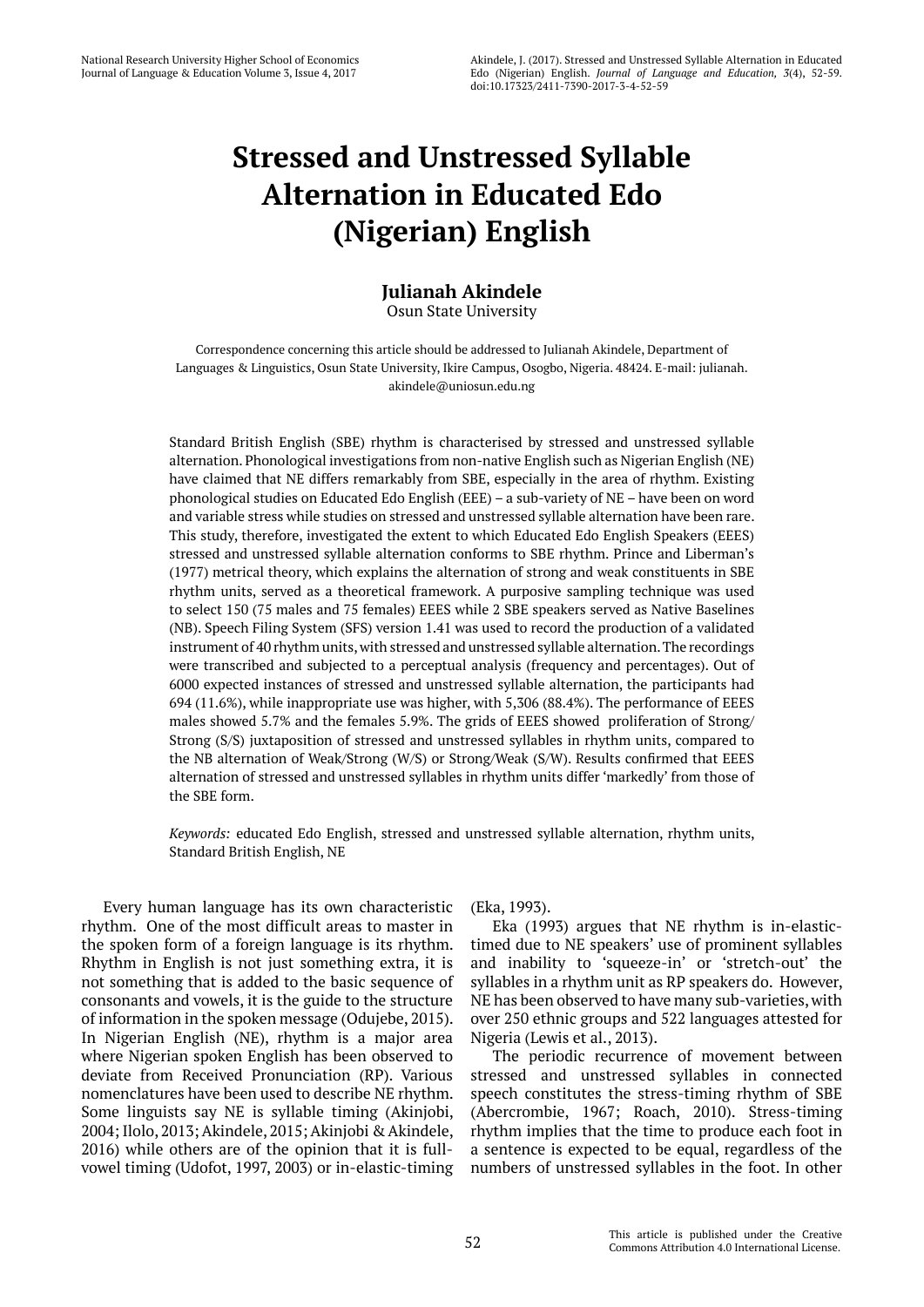words, in stress-timing rhythm, time is based on each foot while in syllable-timing rhythm; time is based on each syllable. For example, in the following sentence "father has bought a 'car". The sentence has three feet. The first foot has three syllables, the second has two syllables and the last foot has one syllable; despite the fact that the number of syllables in each foot is unequal (Roach, 2000; Osisanwo, 2012). This means that stressed syllables tend to occur at relatively regular intervals of time whether or not they are separated by unstressed syllables. It takes roughly the same amount of time to produce one stressed syllable to another. There is a tendency to rush over the stressed syllables because of the need to maintain a kind of time regularity. As a rule, English stress avoids having stresses close together (Osisanwo, 2012. Odujebe, 2015).

Lubega (1989) and Katsiavriades (2002, p. 1) note that the English language is accepted and used in all the corners of the globe in a linguistically and culturally diverse communities where it serves a wide range of functions. It is estimated that there are over 300 million native speakers, and 300 million use English as a second language (L2) while about 100 million use it as a foreign language. It is listed as the official and co-official language of over forty-five countries and it is spoken in other countries where it has no official status. Davidson (2007) remarks that 90% of the world's 6,000 languages are currently threatened by the domination of English. Below is a brief analysis of the status of the English language in the world:

#### Table1.1

| The Status of the English Language in the World |  |  |  |
|-------------------------------------------------|--|--|--|
|-------------------------------------------------|--|--|--|

|                | ENL | ESL. | EFL. | <b>TOTAL</b>                      |
|----------------|-----|------|------|-----------------------------------|
| BC: E 2000 350 |     | 350  | 100  | 800m                              |
| Crystal        |     |      |      | 320-380 150-300 100-1000 570-160m |
| Graddol        | 375 | 375  | 750  | 1,500m                            |

Sources: (McArthur, 2006 and Akindele, 2015)

Table 1 overleaf, apparently shows that different roles have been assigned to English in the different nations in which it is used. Some nations use the English language as their mother tongue, that is, the native speakers while the non-native speakers use it either as a second language or as a foreign language. In Nigeria for instance, it is assigned the role of an official language and second language (McArthur, 1999; Katsiavriades, 2002, p. 2; Oyeniyi, 2006; Davidson, 2007). The term "non-native English", therefore, reflects the existence of observable variation in the use of the language by its non-native users as a result of its contact with various indigenous languages. The origin of the term "non-native English" can be traced to two

conferences on English as a world language which took place in 1978 in Haiti, and the second which took place in June-July at the University of Illinois, Urbana Champaign, where Kachru and Larry played a major role in the conferences (Smith, 1981; Kachru, 1982, 2008; Bolton, 2004). Kachru's model of 'non-native Englishes' identified three concentric circles: The Inner Circle, the Outer (or Extended) Circle and the Expanding Circle. These circles represent the types of spread, the patterns of acquisition, the range of functional domains, and the social penetration of the language. Hence, the term 'non-native English(es)' is presently seen as a reality, as varieties of Englishes have been noticed in the various fields of language study - grammar, morphology, lexis, semantics, discourse, syntax and phonology. Therefore, we can talk of Indian English, Ghanaian English, Nigerian English, of which Educated Edo English is a sub-variety, and lots of other non-native Englishes (Kachru, 2008).

Earlier studies investigated Nigerian English rhythm from the perspective of reduction in the quality of English vowels but this research intends to find out whether Educated Edo English Speakers alternate stressed and unstressed syllables in a rhythm unit from the practical sense. Moreover, the study considers Edo spoken English from a 'geo-ethnic approach' - an ethnic minority group of South West Nigeria, out of the multifarious linguistic groups in Nigeria - since there could be areas of convergence and divergence within a language variety.

This paper aims to address the following research questions:

- Do Educated Edo English Speakers appropriately alternate stressed and unstressed syllables in rhythm units?
- Is there any significant difference in the conformity of Edo males and females to Standard British English in stressed and unstressed syllable alternation of English rhythm units?
- To what extent does Educated Edo English Speakers' rhythm pattern conform to earlier description of other Nigerian English subvarieties rhythm description as syllable or inelastic timed?

## **Method**

University undergraduates who are assumed to have relative proficiency in spoken English, due to years of training and exposure to spoken English in ESL environment were purposively sampled for this research. A short English passage segmented into forty rhythm units of 150 stressed and unstressed syllables in alternation as typically used in SBE constituted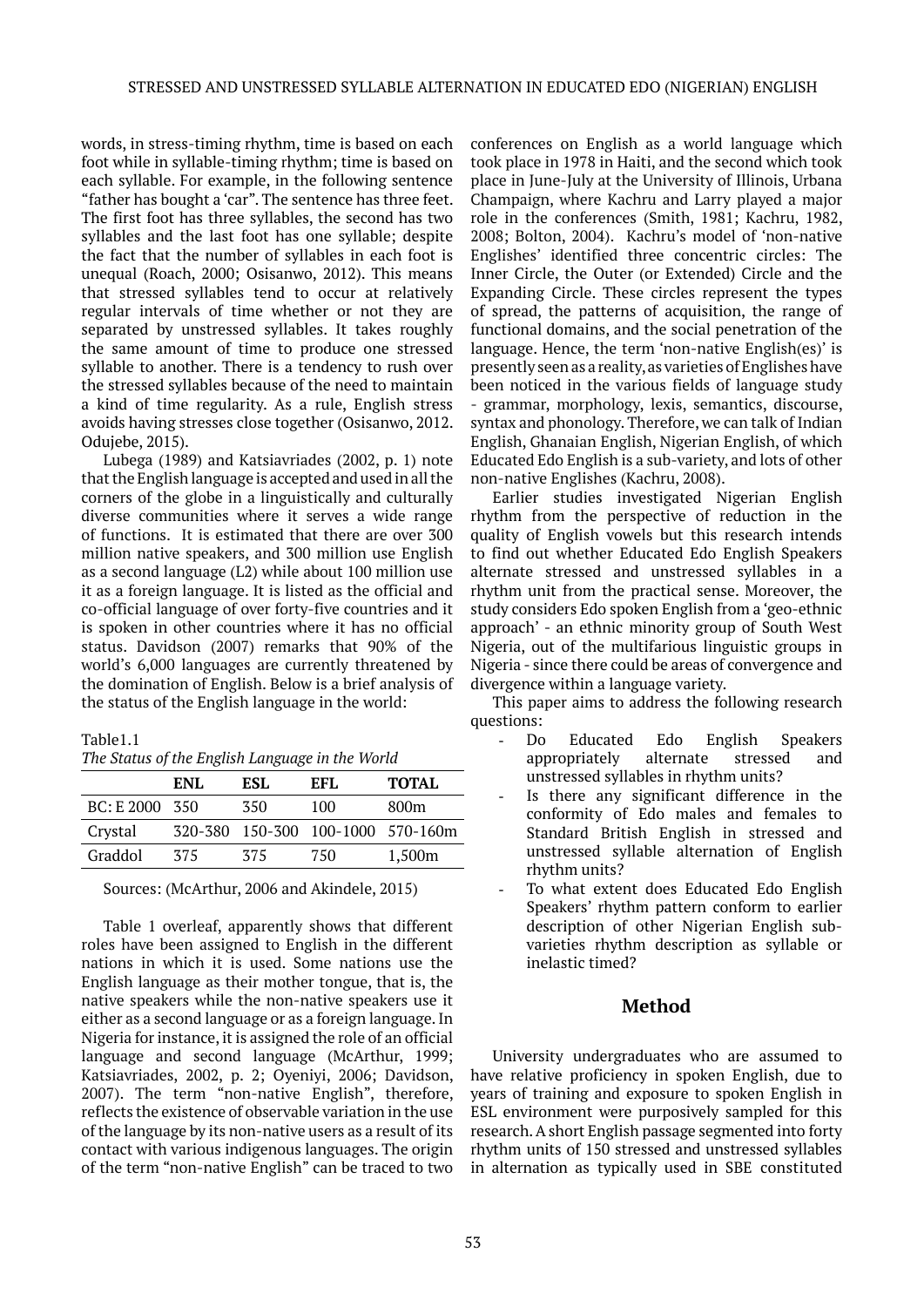the instrument, while Prince and Liberman's (1977) metrical grid which explains strong and weak alternation in rhythm unit in a hierarchical order was adopted as the theoretical framework. Segmentation of passage was made into phrases of 40 rhythm units in order to provide a solid scientific platform for studying rhythm, stress and the peculiar patterns of Educated Edo English speakers, as remarkably different from SBE form. The informants comprised one hundred and fifty (75 males and 75 females) were asked to produce each English rhythm unit into a computerized speech laboratory (SFS), version 1.41. Speech production of each of the informants was later played back and transcribed. Frequency count of the appropriate alternation of stressed and unstressed syllables of each rhythm group of each of the informants was tracked; with each rhythm unit allotted 1 mark and converted to simple percentages. To determine the extent to which Educated Edo English Speakers alternation of stressed and unstressed syllables of English rhythm unit conform to Standard British English form, the number of correctly alternated stressed and unstressed syllables of the rhythm group was reckoned as a percentage of the total frequency of the occurrence of correctly alternated forms. That is, the number of correctly alternated stressed and unstressed syllables in each rhythm units is divided by the total items in instrument, and multiplied by 100.

## **Results**

Table 1 represents the performance of EEES in the appropriate alternation of stressed and unstressed syllables in English rhythm units. Out of 6,000 expected instances of occurrence, the participants alternated stressed and unstressed syllables of the English rhythm units appropriately in 694 (11.6%) instances, while inappropriate use was higher, with 5,306 (88.4%).

Table 2 depicts the performance of EEES in the appropriate alternation of stressed and unstressed syllables by sex. The male participants alternated stressed and unstressed syllables appropriately in 344 (5.7%) instances, with inappropriate use of 2,576 (44.3%) while EEES females' appropriate use was higher, with 351 (5.9%) instances, and inappropriate use of 2,649 (44.1%) . Figure 2 below further gives this illustration:

Table 1

*Educated Edo English Speakers alternation of stressed and unstressed syllables*

| S/N                          | English<br>Rhythm units                                       | Participants | Appropriate<br>Alternation | $%$ of<br>Appropriate<br>Alternation | Inappropriate<br>Alternation | $%$ of<br>Inappropriate<br>Alternation |
|------------------------------|---------------------------------------------------------------|--------------|----------------------------|--------------------------------------|------------------------------|----------------------------------------|
| Native<br>Baselines 1        |                                                               |              | 100                        | 100%                                 | 0                            | 0%                                     |
| Native<br><b>Baselines 2</b> |                                                               |              | 100                        | 100%                                 | $\mathbf{0}$                 | 0%                                     |
| 1.                           | it has been said that several // it<br>həsbi:nsedDətÈsevrəl// | 150          | 0                          | 0%                                   | 150                          | 100%                                   |
| 2.                           | educated //'ed3okeitid//                                      | 150          | 79                         | 52.7%                                | 71                           | 47.3%                                  |
| 3.                           | as well as parents and em<br>//aswelas/pearantsandim//        | 150          | 0                          | 0%                                   | 150                          | 100%                                   |
| 4.                           | ployers of //'ploiazav//                                      | 150          | $\mathbf{0}$               | 0%                                   | 150                          | 0%                                     |
| 5.                           | labour are be //'leibarabi//                                  | 150          | 0                          | 0%                                   | 150                          | 100%                                   |
| 6.                           | ginning to $\frac{1}{2}$ qininta $\frac{1}{2}$                | 150          | $\Omega$                   | 0%                                   | 150                          | 100%                                   |
| 7.                           | get $\frac{1}{q}$ get $\frac{1}{q}$                           | 150          | 150                        | 100%                                 | $\mathbf{0}$                 | 0%                                     |
| 8.                           | worried a //'wArida//                                         | 150          | $\mathbf{0}$               | 0%                                   | 150                          | 100%                                   |
| 9.                           | bout the//'baotða//                                           | 150          | $\mathbf{0}$               | 0%                                   | 150                          | 100%                                   |
| 10.                          | //'kwplttiav//<br>quality of                                  | 150          | 0                          | 0%                                   | 150                          | 150%                                   |
| 11.                          | graduates from these //<br>'qrædzvertsframði:z//              | 150          | 0                          | 0%                                   | 150                          | 100%                                   |
| 12.                          | universities. the // ju:ni v3:sitizða//                       | 150          | $\mathbf{0}$               | 0%                                   | 150                          | 100%                                   |
| 13.                          | fact_re//'fæktrɪ//                                            | 150          | 150                        | 100%                                 | $\mathbf{0}$                 | 0%                                     |
| 14.                          | mains that the //'memzðatði//                                 | 150          | $\mathbf{0}$               | 0%                                   | 150                          | 100%                                   |
| 15.                          | issue of //'Ifu:av//                                          | 150          | 0                          | 0%                                   | 150                          | 100%                                   |
| 16.                          | quality//'kwpltti//                                           | 150          | 150                        | 100%                                 | $\boldsymbol{0}$             | 0%                                     |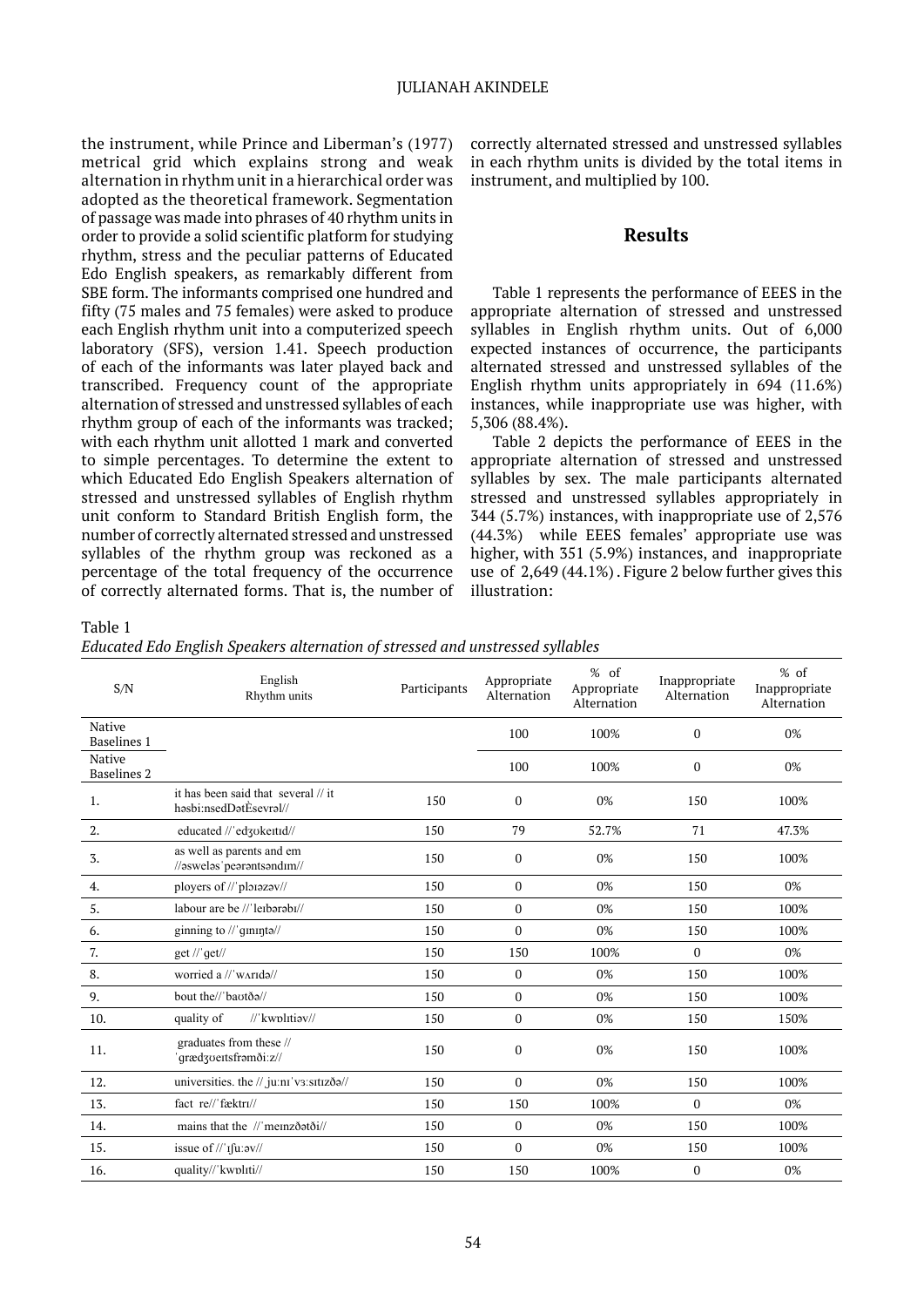## STRESSED AND UNSTRESSED SYLLABLE ALTERNATION IN EDUCATED EDO (NIGERIAN) ENGLISH

| 17.          | cannot be de//'kænatbidi//                     | 150   | $\mathbf{0}$ | 0%    | 150          | 100%  |
|--------------|------------------------------------------------|-------|--------------|-------|--------------|-------|
| 18.          | termined by the //'t3:mindbarða//              | 150   | $\Omega$     | 0%    | 150          | 62%   |
| 19.          | universities a // ju:ni v3:sitia//             | 150   | $\mathbf{0}$ | 0%    | 150          | 100%  |
| 20.          | lone. it //'laonit                             | 150   | $\mathbf{0}$ | 0%    | 150          | 100%  |
| 21.          | also de //'o:lsoudi//                          | 150   | $\mathbf{0}$ | 0%    | 150          | 100%  |
| 22.          | pends on a //'pendzpna//                       | 150   | $\mathbf{0}$ | 0%    | 150          | 100%  |
| 23.          | /number of /'nambaray//                        | 150   | $\mathbf{0}$ | 0%    | 150          | 100%  |
| 24.          | factors which in //'fæktazwitfin//             | 150   | $\mathbf{0}$ | 0%    | 150          | 100%  |
| 25.          | include the a //'klu:dðia//                    | 150   | $\Omega$     | 0%    | 150          | 100%  |
| 26.          | bility of the //'bilatiavða//                  | 150   | $\mathbf{0}$ | 0%    | 150          | 100%  |
| 27.          | student, the //'stju:dntða//                   | 150   | $\mathbf{0}$ | 0%    | 150          | 100%  |
| 28.          | level of //'levlovko//                         | 150   | $\mathbf{0}$ | 0%    | 150          | 100%  |
| 29.          | mmitment to//'mitmantta//                      | 150   | $\mathbf{0}$ | 0%    | 150          | 100%  |
| 30.          | reading, as well as the //<br>n:dinazwelazða// | 150   | $\Omega$     | 0%    | 150          | 100%  |
| 31.          | physical, //'fizikl//                          | 150   | 15           | 10%   | 135          | 90%   |
| 32.          | psychological and e // saika lpd3iklandi //    | 150   | $\mathbf{0}$ | 0%    | 150          | 100%  |
| 33.          | motional//'mou[nol//                           | 150   | $\mathbf{0}$ | 0%    | 150          | 100%  |
| 34.          | factors. //'fæktaz//                           | 150   | $\Omega$     | 0%    | 150          | 100%  |
| 35           | all these help to de //'o:lði:zhelptədi//      | 150   | $\mathbf{0}$ | 0%    | 150          | 100%  |
| 36.          | termine, fa //tɜː mɪnfə//                      | 150   | $\Omega$     | 0%    | 150          | 100%  |
| 37.          | silitatate and en //'siliteitandin//           | 150   | $\mathbf{0}$ | 0%    | 150          | 100%  |
| 38.          | hance the/'ha:nsðə//                           | 150   | $\Omega$     | 0%    | 150          | 100%  |
| 39.          | quality of a //'kwplttiava//                   | 150   | $\mathbf{0}$ | 0%    | 150          | 100%  |
| 40.          | graduate. //'grædzoeit//                       | 150   | 150          | 100%  | $\mathbf{0}$ | 0%    |
| <b>Total</b> |                                                | 6,000 | 694          | 11.6% | 5,306        | 88.4% |



*Figure 1.* Educated Edo English Speakers alternation of stressed and unstressed syllables in Rhythm Units.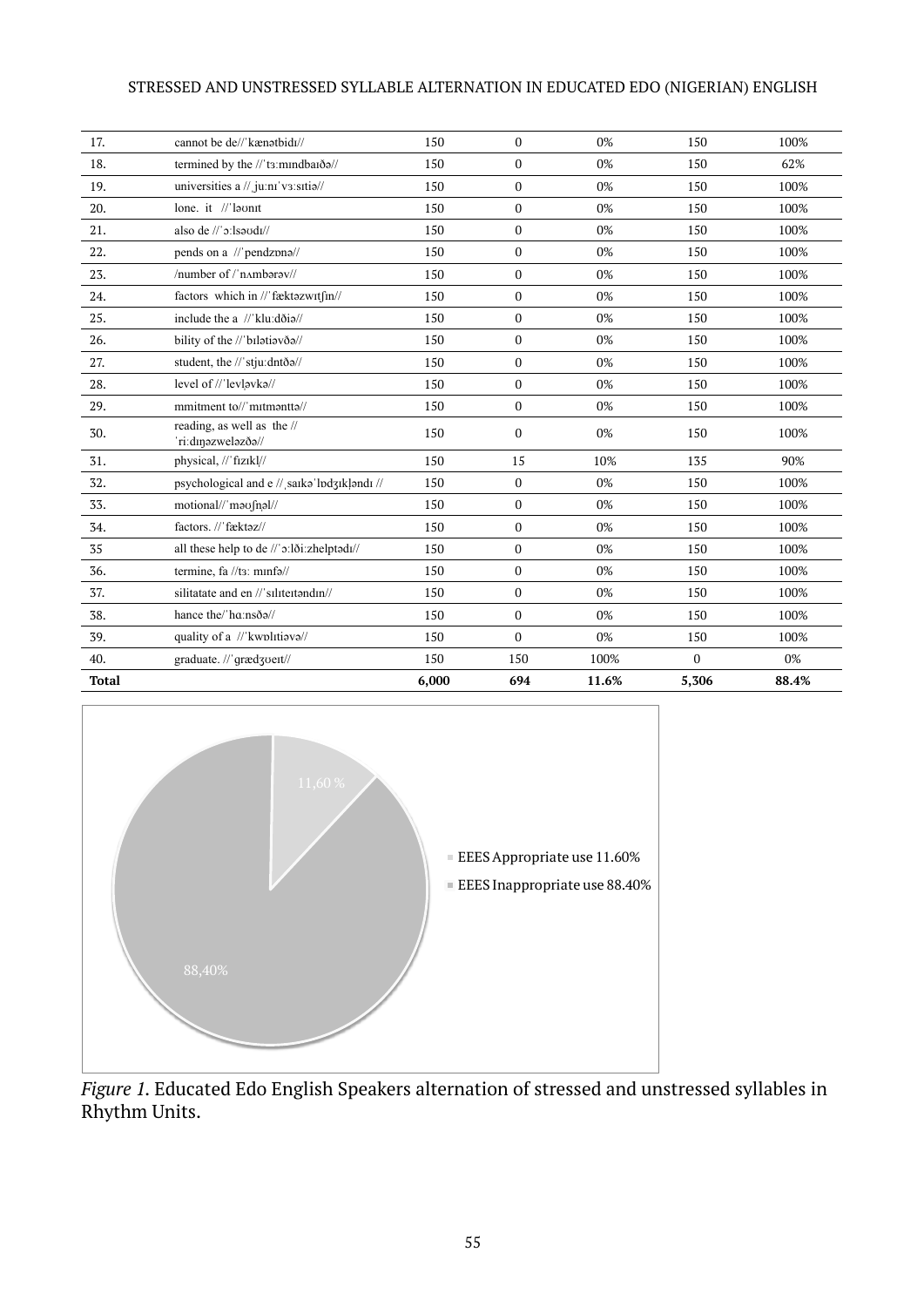# JULIANAH AKINDELE

# Table 2

*Male and Female Educated Edo English Speakers' alternation of stressed and unstressed syllables in Rhythm Units*

|       |                                                                                         | Participants |        | <b>Appropriate Alternation</b> |                  |                  |                  | <b>Inappropriate Alternation</b> |                  |                  |                  |
|-------|-----------------------------------------------------------------------------------------|--------------|--------|--------------------------------|------------------|------------------|------------------|----------------------------------|------------------|------------------|------------------|
| S/N   | <b>English Rhythm units</b>                                                             | М            | F      | М                              | $\%$             | F                | $\%$             | M                                | $\%$             | F                | %                |
| 1.    | it has been said that several // it<br>həsbi:nsed@at@sevral//                           | 75           | 75     | 0                              | $\boldsymbol{0}$ | $\boldsymbol{0}$ | $\boldsymbol{0}$ | 75                               | 50               | 75               | 50               |
| 2.    | educated //'ed3okeitid//                                                                | 75           | 75     | 35                             | 23.3             | 44               | 29.3             | 36                               | 24               | 35               | 23.3             |
| 3.    | as well as parents and em //<br>aswelas' pearantsand<br>m//                             | 75           | 75     | $\boldsymbol{0}$               | $\boldsymbol{0}$ | $\boldsymbol{0}$ | $\boldsymbol{0}$ | 75                               | 50               | 75               | 50               |
| 4.    | ployers of //'ploiazav//                                                                | 75           | 75     | $\boldsymbol{0}$               | $\bf{0}$         | 0                | $\boldsymbol{0}$ | 75                               | 50               | 75               | 50               |
| 5.    | labour are be //'leibarabi//                                                            | 75           | 75     | 0                              | $\boldsymbol{0}$ | $\boldsymbol{0}$ | $\boldsymbol{0}$ | 75                               | 50               | 75               | 50               |
| 6.    | ginning to //'gininta//                                                                 | 75           | 75     | 0                              | $\boldsymbol{0}$ | 0                | $\boldsymbol{0}$ | 75                               | 50               | 75               | 50               |
| 7.    | get $\frac{1}{q}$ get $\frac{1}{q}$                                                     | 75           | 75     | 75                             | 50               | 75               | 50               | $\mathbf{0}$                     | $\boldsymbol{0}$ | $\boldsymbol{0}$ | 0                |
| 8.    | worried a //'wArIda//                                                                   | 75           | 75     | 0                              | $\boldsymbol{0}$ | 0                | $\boldsymbol{0}$ | 75                               | 50               | 75               | 50               |
| 9.    | bout the//'baotða//                                                                     | 75           | 75     | 0                              | $\boldsymbol{0}$ | 0                | $\boldsymbol{0}$ | 75                               | 50               | 75               | 50               |
| 10.   | //'kwplttiav//<br>quality of                                                            | 75           | 75     | 0                              | $\boldsymbol{0}$ | $\boldsymbol{0}$ | $\boldsymbol{0}$ | 75                               | 50               | 75               | 50               |
| 11.   | graduates from these //'grædzvertsframði:z//                                            | 75           | 75     | $\boldsymbol{0}$               | $\boldsymbol{0}$ | $\boldsymbol{0}$ | $\boldsymbol{0}$ | 75                               | 50               | 75               | 50               |
| 12.   | universities. the // juːnɪ'vɜːsɪtɪzðə//                                                 | 75           | 75     | 0                              | $\boldsymbol{0}$ | 0                | 0                | 75                               | 50               | 75               | 50               |
| 13.   | fact_re//'fæktrɪ//                                                                      | 75           | 75     | 75                             | 50               | 75               | 50               | $\boldsymbol{0}$                 | $\boldsymbol{0}$ | $\boldsymbol{0}$ | $\boldsymbol{0}$ |
| 14.   | mains that the //'memzðatði//                                                           | 75           | 75     | 0                              | $\boldsymbol{0}$ | 0                | $\boldsymbol{0}$ | 75                               | 50               | 75               | 50               |
| 15.   | issue of $\frac{1}{\pi}$ if $\frac{1}{\pi}$ issue of $\frac{1}{\pi}$ if $\frac{1}{\pi}$ | 75           | 75     | 0                              | $\boldsymbol{0}$ | 0                | $\boldsymbol{0}$ | 75                               | 50               | 75               | 50               |
| 16.   | quality//'kwpltti//                                                                     | 75           | 75     | 75                             | 50               | 75               | 50               | $\boldsymbol{0}$                 | $\boldsymbol{0}$ | 0                | $\boldsymbol{0}$ |
| 17.   | cannot be de//'kænatbidI//                                                              | 75           | 75     | $\boldsymbol{0}$               | $\boldsymbol{0}$ | 0                | $\boldsymbol{0}$ | 75                               | 50               | 75               | 50               |
| 18.   | termined by the //'ts:mindbaiða//                                                       | 75           | 75     | 0                              | $\boldsymbol{0}$ | 0                | $\boldsymbol{0}$ | 75                               | 50               | 75               | 50               |
| 19.   | universities a // ju:ni'v3:sitia//                                                      | 75           | 75     | 0                              | $\boldsymbol{0}$ | 0                | $\boldsymbol{0}$ | 75                               | 50               | 75               | 50               |
| 20.   | lone. it //'laonit                                                                      | 75           | 75     | 0                              | $\boldsymbol{0}$ | 0                | $\boldsymbol{0}$ | 75                               | 50               | 75               | 50               |
| 21.   | also de //'o:lsaudi//                                                                   | 75           | 75     | 0                              | $\boldsymbol{0}$ | 0                | $\boldsymbol{0}$ | 75                               | 50               | 75               | 50               |
| 22.   | pends on a //'pendzono//                                                                | 75           | 75     | $\boldsymbol{0}$               | $\boldsymbol{0}$ | $\boldsymbol{0}$ | $\boldsymbol{0}$ | 75                               | 50               | 75               | 50               |
| 23.   | /number of /'nAmbaray//                                                                 | 75           | 75     | 0                              | $\boldsymbol{0}$ | 0                | 0                | 75                               | 50               | 75               | 50               |
| 24.   | factors which in //'fæktazwitfin//                                                      | 75           | 75     | 0                              | $\bf{0}$         | $\boldsymbol{0}$ | $\boldsymbol{0}$ | 75                               | 50               | 75               | 50               |
| 25.   | include the a //'klu:dðia//                                                             | 75           | 75     | 0                              | $\boldsymbol{0}$ | 0                | $\boldsymbol{0}$ | 75                               | 50               | 75               | 50               |
| 26.   | bility of the //'bilatiavða//                                                           | 75           | 75     | 0                              | $\boldsymbol{0}$ | 0                | $\boldsymbol{0}$ | 75                               | 50               | 75               | 50               |
| 27.   | student, the //'stju:dntða//                                                            | 75           | 75     | 0                              | $\boldsymbol{0}$ | 0                | $\boldsymbol{0}$ | 75                               | 50               | 75               | 50               |
| 28.   | level of //'levlavka//                                                                  | 75           | 75     | 0                              | $\boldsymbol{0}$ | 0                | $\boldsymbol{0}$ | 75                               | 50               | 75               | 50               |
| 29.   | mmitment to//'mitmentte//                                                               | 75           | $75\,$ | 0                              | $\boldsymbol{0}$ | 0                | 0                | 75                               | $50\,$           | 75               | 50               |
| 30.   | reading, as well as the //'ri:dɪŋəzweləzðə//                                            | 75           | $75\,$ | $\boldsymbol{0}$               | $\boldsymbol{0}$ | 0                | $\boldsymbol{0}$ | 75                               | 50               | 75               | 50               |
| 31.   | physical, //'fizikl//                                                                   | 75           | 75     | 8                              | 5.3              | 7                | 4.7              | 71                               | 47.3             | 64               | 42.7             |
| 32.   | psychological and e // saika lpd3iklandi //                                             | 75           | 75     | 0                              | 0                | 0                | $\boldsymbol{0}$ | 75                               | 50               | 75               | 50               |
| 33.   | motional//'moufnol//                                                                    | 75           | 75     | $\boldsymbol{0}$               | $\boldsymbol{0}$ | $\boldsymbol{0}$ | $\boldsymbol{0}$ | 75                               | 50               | 75               | 50               |
| 34.   | factors. //'fæktaz//                                                                    | 75           | 75     | 0                              | $\boldsymbol{0}$ | 0                | 0                | 75                               | 50               | 75               | 50               |
| 35    | all these help to de //'o:lði:zhelptadı//                                               | 75           | 75     | $\boldsymbol{0}$               | $\boldsymbol{0}$ | $\boldsymbol{0}$ | $\boldsymbol{0}$ | 75                               | 50               | 75               | 50               |
| 36.   | termine, fa //tɜː mɪnfə//                                                               | 75           | 75     | $\boldsymbol{0}$               | $\boldsymbol{0}$ | $\boldsymbol{0}$ | $\boldsymbol{0}$ | 75                               | 50               | 75               | 50               |
| 37.   | silitatate and en //'siliteitondin//                                                    | 75           | 75     | 0                              | $\boldsymbol{0}$ | 0                | 0                | 75                               | 50               | 75               | 50               |
| 38.   | hance the/'hɑːnsðə//                                                                    | 75           | 75     | 0                              | $\boldsymbol{0}$ | 0                | $\boldsymbol{0}$ | 75                               | 50               | 75               | 50               |
| 39.   | quality of a //'kwplitiava//                                                            | 75           | 75     | 0                              | $\boldsymbol{0}$ | 0                | 0                | $75\,$                           | 50               | 75               | 50               |
| 40.   | graduate. //'grædzoeit//                                                                | 75           | 75     | 75                             | 50               | 75               | 50               | $\boldsymbol{0}$                 | $\boldsymbol{0}$ | $\boldsymbol{0}$ | 0                |
| Total |                                                                                         | 3000         | 3000   | 344                            | 5.7              | 351              | 5.9              | 2657                             | 44.3             | 2649             | 44.1             |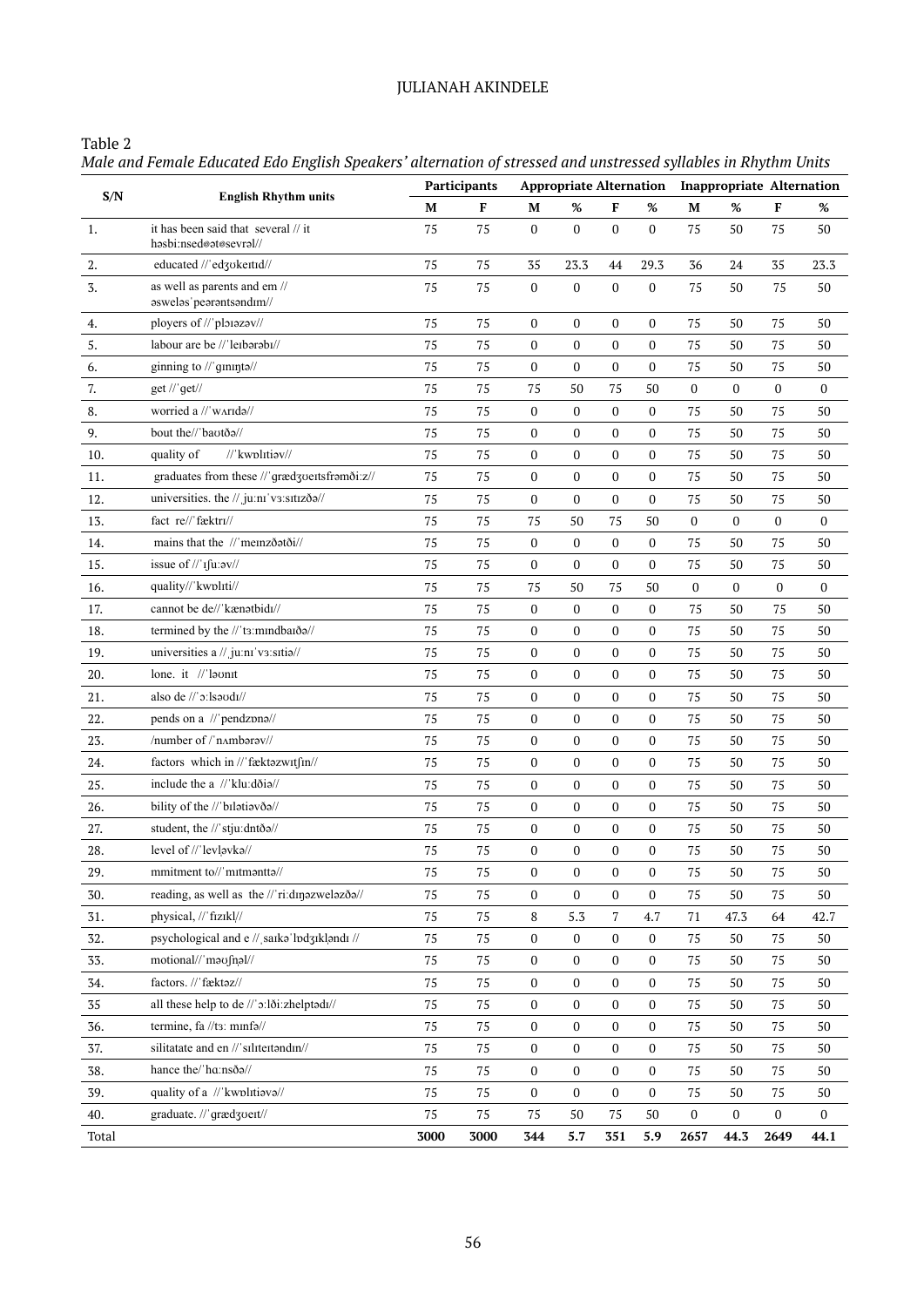Table 2 depicts the performance of EEES in the appropriate alternation of stressed and unstressed syllables by sex. The male participants alternated stressed and unstressed syllables appropriately in 344 (5.7%) instances, with inappropriate use of 2,576 (44.3%) while EEES females' appropriate use was higher, with 351 (5.9%) instances, and inappropriate use of 2, 649 (44.1%). Figure 2 below further gives this illustration:



*Figure 2.* Male and Female Educated Edo English Speakers' alternation of stressed and unstressed syllables in English rhythm groups.

## **7 Metrical Grid Analysis of Native baselines and EEES stressed and unstressed syllable alternation**



From the native baselines' grids above, the first syllable of the English rhythm group **//ˈe** dʒʊkeɪtɪd**//** is more prominent than the other syllables. This is because in SBE, a polysyllabic English word such as the one above is expected to have one of the syllables carrying the primary stress.

EEES I  $x^* x^* x^* x^*$ 



The grids of Educated Edo English Speakers differ completely from that of the Native Baselines. All the syllables of the English rhythm group **//Ɛ du keɪ ted//** were made prominent with indication of x\* clashes. This account for why earlier scholars (Eka, 1993; Akinjobi, 2004; Ilolo, 2013) claim NE rhythm should be best described as syllable-timed. NB I

X

NB I

NB II X

 X X X X //ˈpeərəntsəndɪm// 'Parents and em'

 X X X X //ˈpeərəntsəndɪm// 'Parents and em'

The Native Baselines' grids **//ˈpeərəntsəndɪm//** recognised the Lexical Category Prominence Rule (LCRP), where prominent nodes are allowed to swap in a bi-direction manner, once the branching does not lead to a strong node. Only the first syllable /**ˈpeə/** of the rhythm group receives more prominence as shown through the height in the grid above, which is in accordance with Standard British English rhythm.

| EEES I   | $x^*$ $x^*$ $x^*$ $x^*$<br>$X \times X \times X$<br>//peirEntsændEm//<br>'Parents and em' |
|----------|-------------------------------------------------------------------------------------------|
| EEES II  | $x^*$ $x^*$ $x^*$ $x^*$<br>X X X X<br>//peirEntsændEm//<br>'Parents and em'               |
| EEES III | $x^*$ $x^*$ $x^*$ $x^*$<br>$\mathbf{v}$ $\mathbf{v}$ $\mathbf{v}$ $\mathbf{v}$            |

 X X X X //peirƐntsændƐm// 'Parents and em'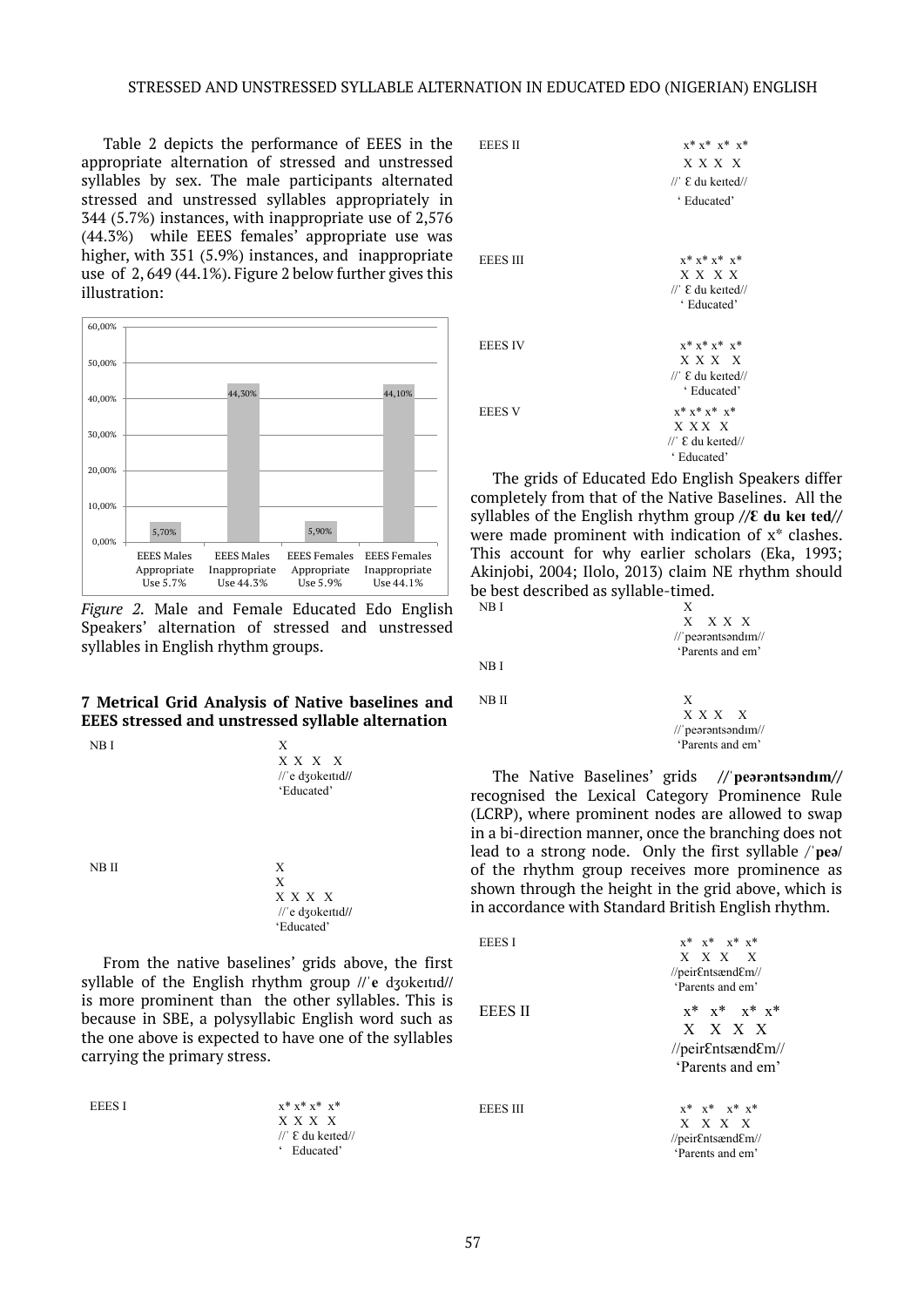$x^*$   $x^*$   $x^*$   $x^*$  X X X X //peirƐntsændƐm// 'Parents and em' EEES V  $X^*$   $X^*$   $X^*$   $X^*$   $X^*$  X X X X //peirƐntsændƐm// 'parents and em'

EEES grids **//peirƐntsændƐm//** differ from those of the native baselines. There is a proliferation of strong syllables as shown by the  $x^*$  in the syllables of the rhythm group with unresolved clashes for stressed and unstressed syllables in the rhythm units as compared to the native baselines' metrical grids, where alternation of stressed and unstressed syllables was observed.

## **Discussion**

For English rhythm units with stressed and unstressed syllable alternation, the statistical analysis of Educated English Speakers' utterances revealed that the participants' alternated stressed and unstressed syllables appropriately in 694 (11.6%) instances, bringing inappropriate use to 5,306 (88.4%). More so, Educated Edo English Speakers' performance by sex revealed males' appropriate use of stressed and unstressed syllables at 344 (5.7%) and the females' at 351 (5.9%). Sex performance in stressed and unstressed syllable alternation of EEES does not show any significant difference, as the difference was very negligible (2%). Succinctly, Educated Edo English Speakers' statistical and metrical findings for stressed and unstressed syllables of English rhythm units showed that EEES stressed and unstressed syllable alternation does not conform to Standard British English form. The grids of the participants revealed a proliferation of strong syllables  $(x^*)$ , indicating unresolved clashes for both the supposedly stressed and unstressed syllables in the rhythm units as opposed to the native baselines' metrical grids where alternation of stressed and unstressed syllables was eminent; with strict adherence to Nuclear Stress Rule (NSR) and Lexical Category Prominence Rule (LCPR) of SBE rhythm. The results re-confirm earlier scholars' (Akinjobi, 2004; Ilolo, 2013) claim that Nigerian English is syllable-timed and not stress-timed.

## **Conclusion**

Educated Edo English stressed and unstressed syllable alternation statistical and metrical findings established inability to appropriately alternate

stressed and unstressed syllables in English rhythm units; thereby making it different from SBE forms. Like other L2 speakers of English, stressed and unstressed syllable alternation is not a phonological feature of Educated Edo English Speakers. The "marked' difference in stressed and unstressed syllable alternation of the informants, compared to SBE form could be as a result of the linguistic background of the participants. Most of the participants' came in contact with English in the formal setting as confirmed through oral interview. Therefore, the fact that the informants were already exposed to their mother tongue - Edo language, could clearly account for the reason why variation exists in Edo English stressed and unstressed syllable alternation as compared to the Standard British English form. It is therefore important to note that proficiency in English rhythm in L2 context may depend greatly not only on educational attainment but early exposure to good and Standard English. Since, the English language is used as a medium of instruction in Nigerian schools (i.e. upper primary to tertiary), L2 users should be made to understand that if stressed and unstressed syllables are not applied appropriately, the rhythm of English utterance would be distorted and comprehension becomes difficult. Therefore, it is very crucial for language teachers to pay special attention to learners from tone language backgrounds, especially Edo English speakers.

This study sampled one hundred and fifty Educated Edo English Speakers, a sub-variety of Nigerian English speakers. This purposive sampling method was carried on university undergraduates who are assumed to have relative proficiency in spoken English, due to years of training and exposure to English in the second language (L2) context**.** It is, however, assumed that there could be some variations for Educated Edo English Speakers' who are professionals (language teachers, broadcasters, lawyers, academics). Hence, other aspects of English suprasegmentals especially intonation, could be investigated in the light of their usage in Edo English. Furthermore, investigations on Edo English rhythm can be extended to other Educated Edo English speakers who are professionals like English language teachers, academics and broadcasters.

#### **References**

- Abercrombie, D. (1967). *Element of general phonetics.* Edinburgh, UK: Edinburgh University Press.
- Akindele, J. A. (2015). *Duration as a determining factor in educated Edo English rhythm description* (Unpublished PhD thesis). Department of English, University of Ibadan, Ibadan, Nigeria.
- Akinjobi, A. A. **(**2004). *A phonological investigation of vowel weakening and unstressed syllable obscuration*